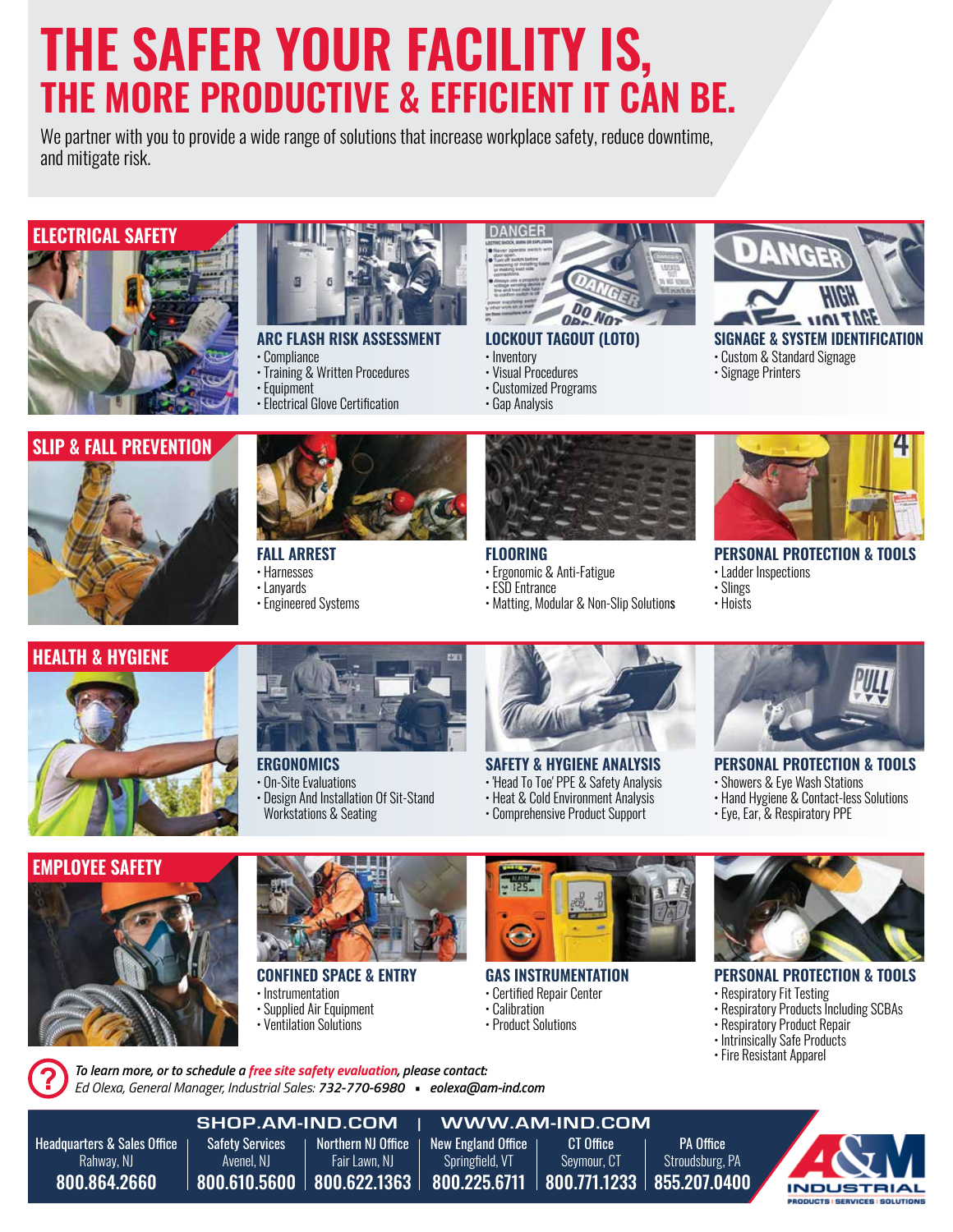## ARC FLASH & ELECTRICAL SAFETY

Workers exposed to live electricity and working in potential arc flash environments need specialized personal protection equipment including garments, head protection, foot protection, hand protection and tools to use on the job. Our team can help you identify the appropriate head-to-toe PPE solutions, and recommend steps you can take to keep your team safe.

#### ARC FLASH RISK ASSESSMENT



- Completed by electrical engineers using NFPA 70E standard to collect data to perform calculations
- Infrared thermography is utilized to identify minor to
	- major areas of concern so proactive measures can be taken and catastrophic breakdown prevented

#### ARC FLASH COMPLIANCE REVIEW



- Our certified electrical engineers will review your existing program, including current labeling and signage, to identify any related arc flash or compliance issues
- Product recommendations and documentation will be provided

#### ARC FLASH TRAINING



- We offer a wide range of arc flash training options, each tailor-made to your specific needs, including: • Introduction to existing NFPA 70E standards & best practices
- 'Refresher' Courses
- Qualified Persons, and 'Train the Trainer' Courses

#### **GLOVE CERTIFICATION**



- We test all brands of rubber electrical gloves to ASTM standards, Class 00 - Class 4
- We test sleeves, blankets & other electrically insulative items
- Documented test results provided

#### SIGNAGE & SYSTEM IDENT



- Custom & Standard Signage
- Signage Printers
- Lockout Tagout

A&M Industrial is a full line distributor of head-to-toe PPE solutions and electrical testing and safety equipment from industry-trusted brands including:







Headquarters & Sales Office Rahway, NJ 800.864.2660 Safety Services Avenel, NJ 800.610.5600 Northern NJ Office Fair Lawn, NJ 800.622.1363 New England Office Springfield, VT 800.225.6711 PA Office Stroudsburg, PA 855.207.0400 CT Office Seymour, CT 800.771.1233 **SHOP.AM-IND.COM** | **WWW.AM-IND.COM**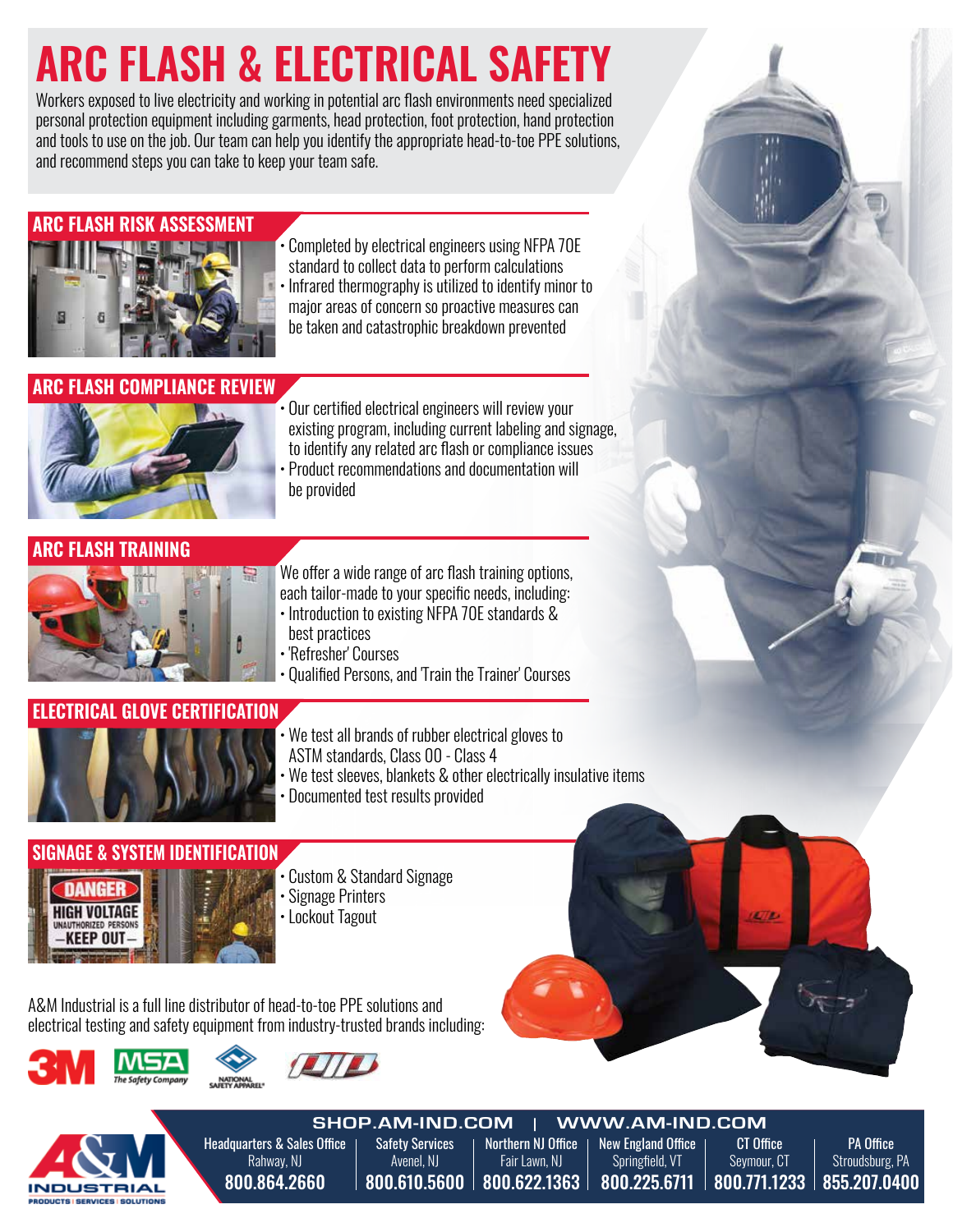## LOCKOUT TAGOUT (LOTO)

Lockout Tagout, or LOTO, is the OSHA standard for the control of hazardous energy. This procedure protects employees by addressing the necessary steps to disable machinery or equipment that could release hazardous energy or unexpectedly start. Lockout means to place a lock on a device in order to prevent a potentially dangerous energy release. Tagout means to place a tag on a switch or other shut off device to warn employees not to start that piece of equipment.

#### LOCKOUT PROCEDURE



- Visual Lockout Procedures: Using knowledge of OSHA's 1910.147 to create visual procedures and templates
- Annual Audit: we can review your existing procedures to ensure they meet current OSHA requirements • Alternative Method Procedures

#### IN PROGRAM GAP ANALYSIS



• We can identify gaps in your current program while offering solutions to fill the gaps & strengthen procedures Lockout Machine Inventory Services: Identify equipment requiring LOTO

A&M Industrial is a leader in LOTO development and implementation. Our team of experts delivers unparalleled service, support, and solutions via our partnership with manufacturers including:

## **C BRADY Master**

## SLIP, TRIP & FALL PROTECTION

A&M Industrial delivers solutions that proactively protect your team against workplace accidents and injuries, and we can help you determine and take preventative measures to make your facility safer.



A personal fall arrest system prevents a worker in mid-fall from hitting the ground. We can provide:

- Harnesses, Lanyards & Anchors
- Engineered Systems

800.864.2660



We partner with industry leaders to provide standard and custom:

- Ergonomic & Anti-Fatigue Matting
- ESD Entrance Solutions
- Modular & Non-Slip Solutions

A&M Industrial proudly partners with safety leaders and innovators including:

800.610.5600 800.622.1363

# LADDER INSPECTION

Our convenient ladder inspections are:

- Conducted in accordance with the ANSI & Manufacturer Specifications
- Performed On-Site By Specialists

800.771.1233

855.207.0400





**BODUCTS | SERVICES** 



800.225.6711